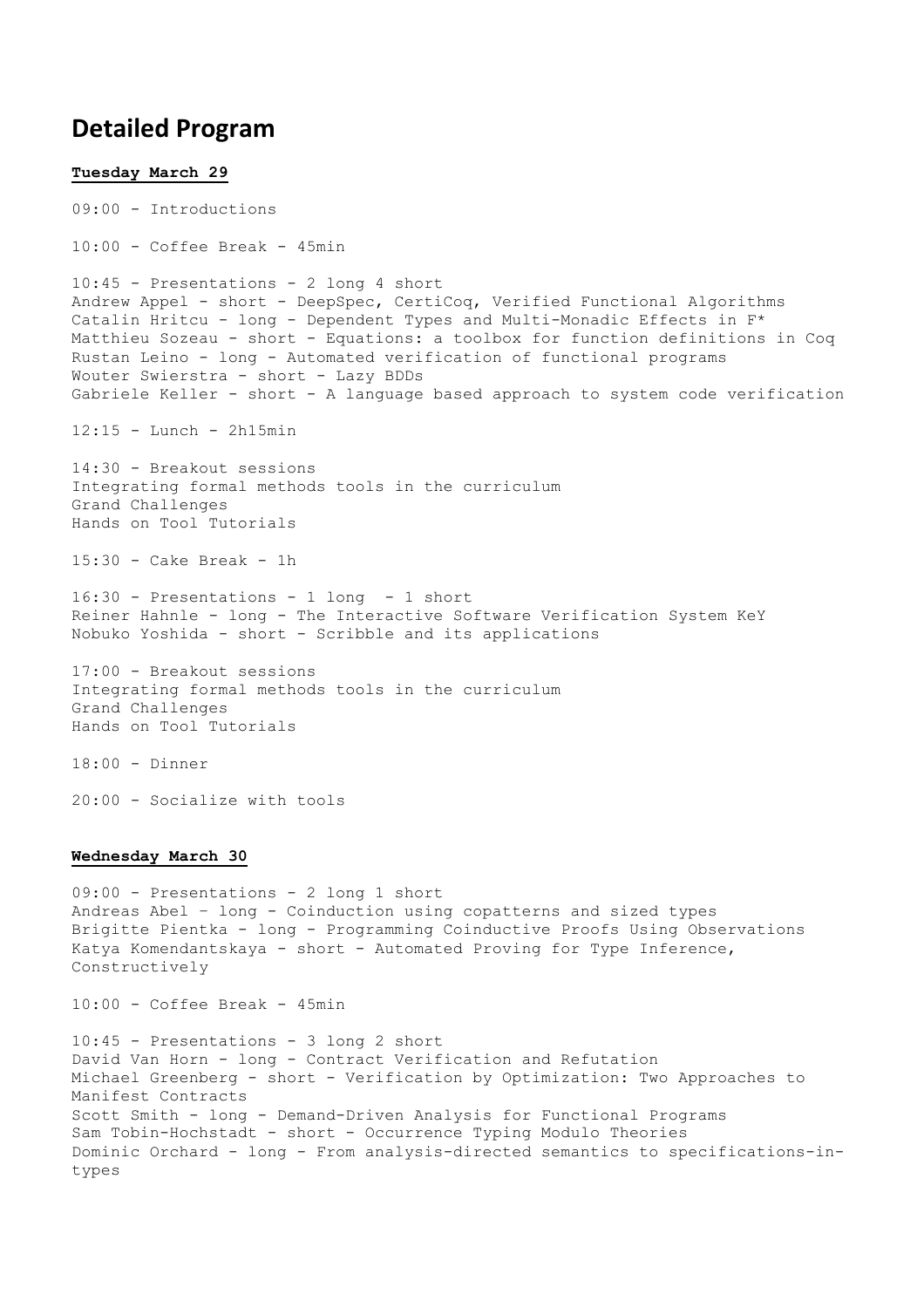12:15 Lunch - 2h15min 14:30 - Presentations - 1 long 1 short Richard Eisenberg - long - Dependently typed programming in GHC 8 Amal Ahmed – short - Type-Preserving Compilation of Dependent Types 15:00 Excursion 18:00 Dinner 20:00 Socialize with tools **Thursday March 31** 09:00 - Presentations - 2 long 1 short Naoki Kobayashi - long - Program Verification Based on Higher-Order Model Checking Martin Lange - short - Ramsey-based methods: size-change termination and satisfiability of temporal logics Luke Ong - long - Higher-order horn clauses and higher-order model checking 10:00 - Coffee Break - 45min 10:45 - Presentation - 3 long 2 short Jean-Christophe Filliatre - short - Deductive Verification with Why3 Hiroshi Unno - long - Refinement Caml: A Refinement Type Checking and Inference Tool for OCaml Deepak Garg - long - Towards a type-theory for relational cost analysis Niki Vazou - long - LiquidHaskell: Liquid Types for Haskell Gowtham Kaki - short - Relational Reasoning about Higher-Order Shape Properties  $12:15$  Lunch -  $2h15min$ 14:30 Breakout sessions Implementation approaches User Interaction Types & Effects  $15:30$  Cake Break - 1h 16:30 Presentation - 1 long - 1 short Tachio Terauchi - long - Temporal Verification of Higher-Order Functional Programs Nadia Polikarpova - short - Program Synthesis from Refinement Types 17:00 Breakout sessions Implementation approaches User Interaction Types & Effects 18:00 Dinner 20:00 Socialize with tools